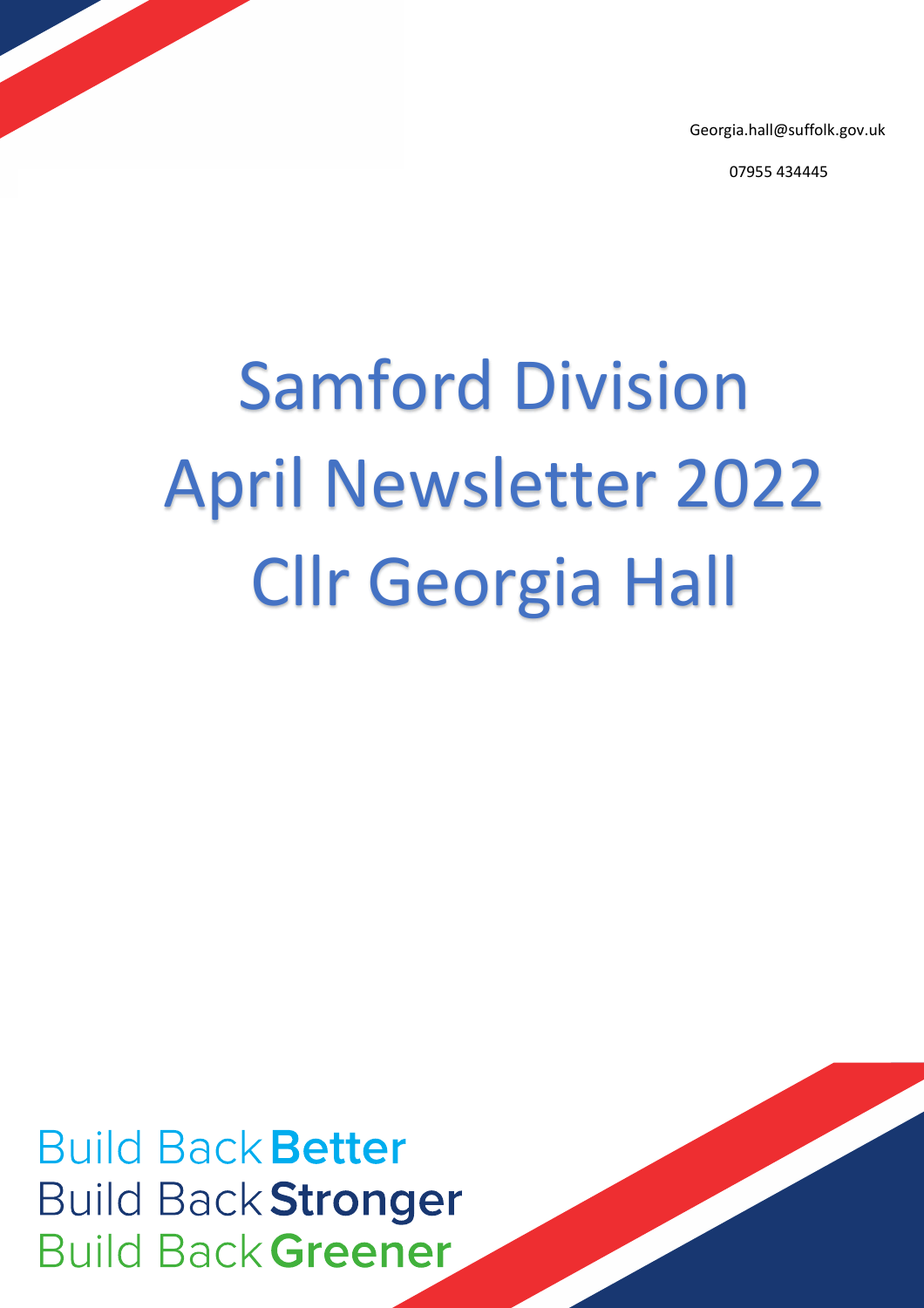## **Reflections on two years of the Keep Moving Suffolk campaign**

April 1<sup>st</sup> marked the second anniversary of the Keep Moving Suffolk campaign.

Mobilised within nine days of the first lockdown, its ambition has been to help people stay active or become active during the pandemic.

Two years on, the campaign is being celebrated for helping thousands of Suffolk residents to move more in ways that suit them.

#### **Suffolk County Council to freeze post-16 travel costs to schools and colleges**

It was announced on April 28<sup>th</sup> that Suffolk County Council is to freeze charges for travel for over 16s to schools and colleges from September.

The council's Cabinet agreed fares should remain at 2021/22 levels for another 12 months to help families faced with soaring living costs. The decision means costs for the 2022/23 academic year will remain at £930 per year for mainstream transport and £750 for SEND pupils.

The decision will be reviewed in 12 months' time.

The Post-16 Travel Policy applies to full-time learners aged 16-18 years, and those aged 19 years and over if they are continuing the same course started before their nineteenth birthday. It also applies to continuing learners with an Education, Health and Care Plan (EHCP) aged 19-25 years.

To qualify for funding under the scheme young people need to continue to study or train in one of three ways:

• Study full-time in a school, college or with a training provider (at least 540 hours of planned learning per year)

• Full-time work or volunteering (20 hours or more per week) combined with part-time education or training leading to relevant regulated qualifications (at least 280 hours of planned learning per year)

• Be working in an apprenticeship, supported internship or traineeship

The council is not required by law to fund Post-16 Travel and does not receive any funding from central government to fund it.